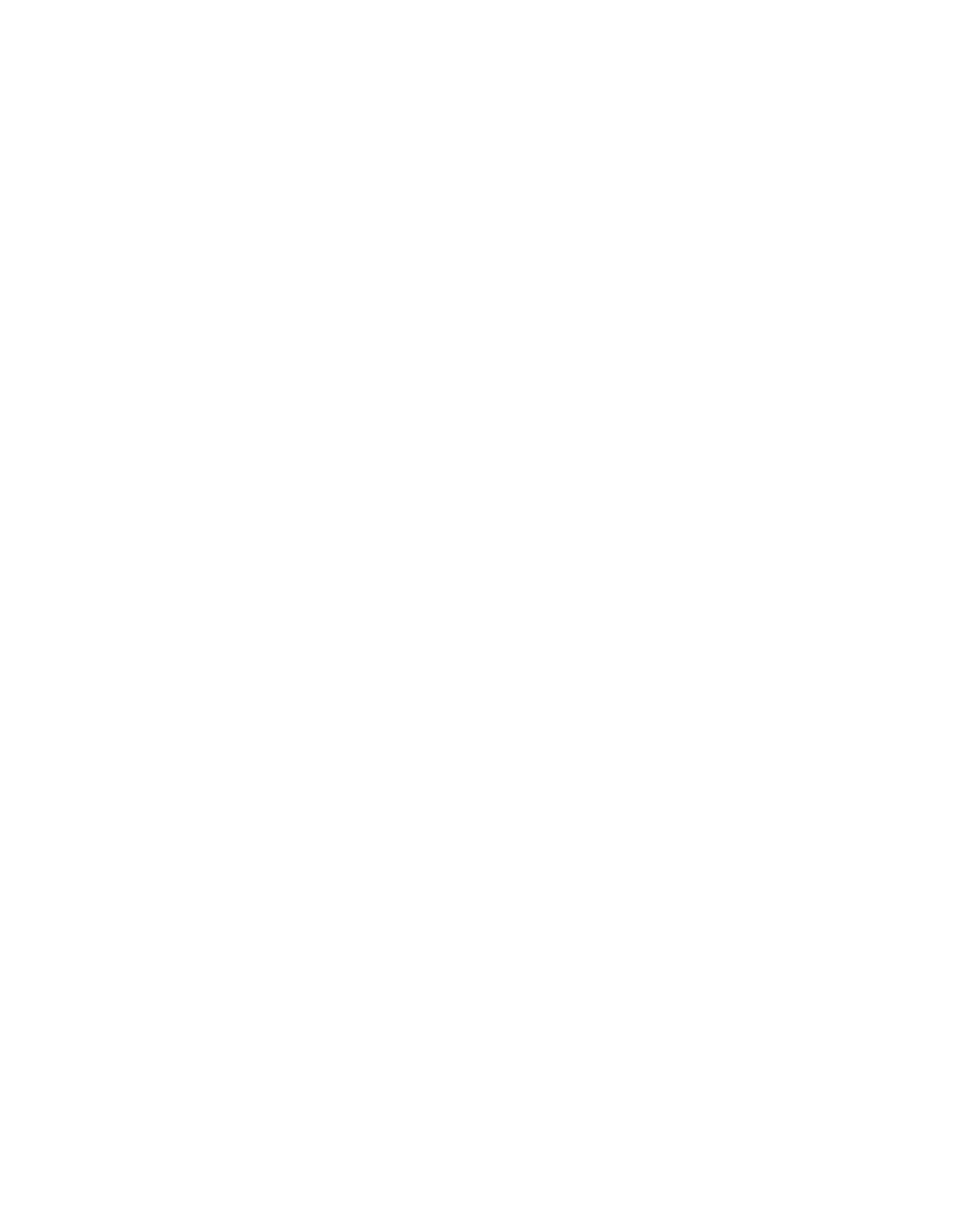#### **ABBREVIATIONS**

| ADB         | Asian Development Bank                      |
|-------------|---------------------------------------------|
| <b>BESS</b> | battery energy storage system               |
| COVID-19    | coronavirus disease                         |
| <b>DMC</b>  | developing member country                   |
| <b>DMF</b>  | design and monitoring framework             |
| <b>IPP</b>  | independent power producer                  |
| <b>OPPP</b> | Office of Public-Private Partnership        |
| <b>PARD</b> | <b>Pacific Department</b>                   |
| <b>PPA</b>  | power purchase agreement                    |
| <b>PRG</b>  | partial risk guarantee                      |
| <b>PSOD</b> | <b>Private Sector Operations Department</b> |
| <b>RRP</b>  | report and recommendation of the President  |

#### **NOTE**

In this report, "\$" refers to United States dollars.

| <b>Vice-Presidents</b>   | Ashok Lavasa, Private Sector Operations and Public–Private Partnerships<br>Ahmed M. Saeed, Operations 2                   |
|--------------------------|---------------------------------------------------------------------------------------------------------------------------|
| <b>Directors General</b> | Suzanne C. Gaboury, Private Sector Operations Department (PSOD)<br>Leah C. Gutierrez, Pacific Department (PARD)           |
| <b>Deputy Directors</b>  | <b>Christopher Thieme, PSOD</b>                                                                                           |
| <b>General</b>           | Emma Veve, PARD                                                                                                           |
| <b>Directors</b>         | Jackie B. Surtani, Infrastructure Finance Division 2 (PSIF2), PSOD<br>Mukhtor Khamudkhanov, Energy Division, (PAEN), PARD |
| <b>Team leaders</b>      | Alix Burrell, Principal Investment Specialist, PSIF2, PSOD<br>Woo Yul Lee, Senior Energy Specialist, PAEN, PARD           |
| <b>Team members</b>      | Youngjae Lee, Investment Specialist, PSIF2, PSOD<br>Rafael Montinola, Investment Specialist, PSIF2, PSOD                  |

In preparing any country program or strategy, financing any project, or by making any designation of or reference to a particular territory or geographic area in this document, the Asian Development Bank does not intend to make any judgments as to the legal or other status of any territory or area.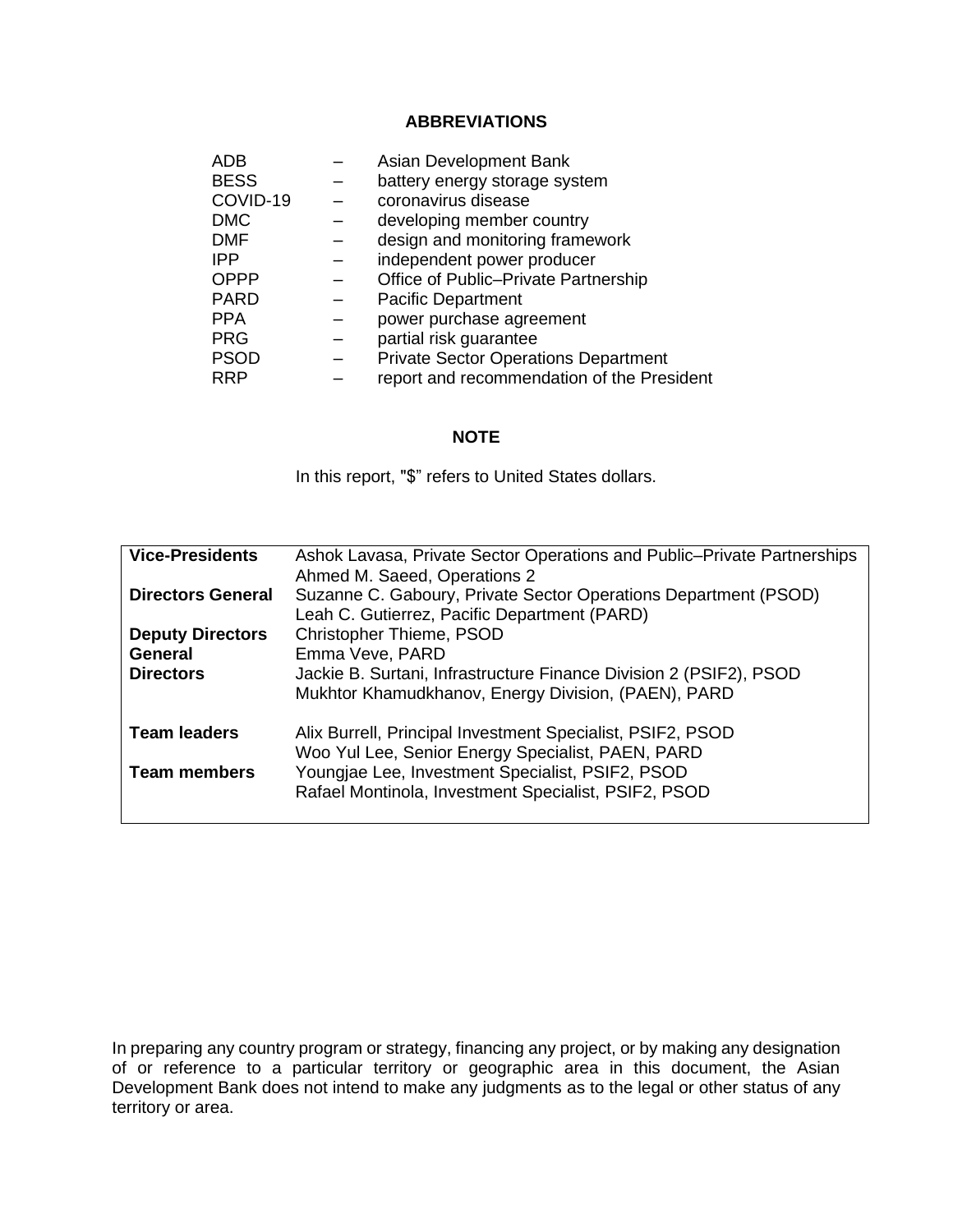# **CONTENTS**

| I.              | <b>INTRODUCTION</b> |                                                    | 1              |
|-----------------|---------------------|----------------------------------------------------|----------------|
| ΙΙ.             | PROGRAM SUMMARY     |                                                    | 1              |
|                 | А.                  | Overview                                           | 1              |
|                 | B.                  | Impact, Outcome, and Output                        | $\overline{2}$ |
| III.            |                     | <b>IMPLEMENTATION PROGRESS</b>                     | $\overline{2}$ |
|                 | А.                  | Approved Projects and Financial Products           | $\overline{2}$ |
|                 | В.                  | <b>Additional Funding</b>                          | 3              |
|                 | C.                  | <b>Technical Assistance</b>                        | 3              |
|                 | D.                  | Alignment with ADB Strategy and Operations         | $\overline{4}$ |
| IV.             |                     | ISSUES, LESSONS, AND RECOMMENDATIONS               | 4              |
|                 | А.                  | <b>Issues</b>                                      | 4              |
|                 | В.                  | Lessons Learned and Proposed Changes               | 5              |
|                 | C.                  | Recommendations for Design and Scope Modifications | 6              |
| V.              | <b>CONCLUSION</b>   |                                                    | 7              |
| VI.             | <b>NEXT STEPS</b>   |                                                    | 7              |
| <b>APPENDIX</b> |                     |                                                    |                |
|                 |                     | Design and Monitoring Framework                    | 8              |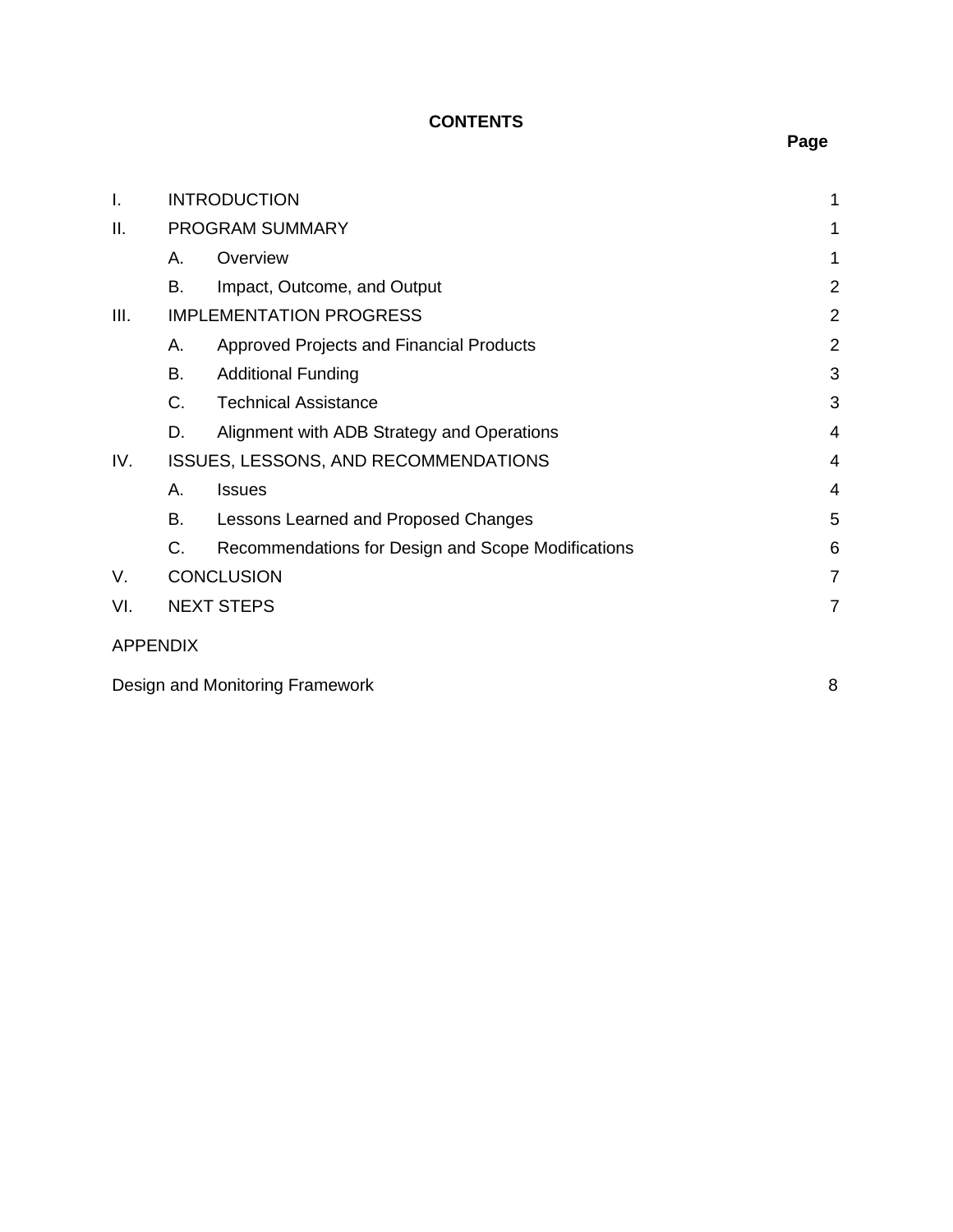#### **I. INTRODUCTION**

<span id="page-4-0"></span>1. The Pacific Renewable Energy Program is designed to provide an umbrella facility of up to \$100,000,000 of financing support, including loans, guarantees, and letters of credit, to overcome the constraints on private sector investment in renewable energy projects in Pacific island countries.<sup>1</sup> The program was jointly developed by the Asian Development Bank (ADB) Private Sector Operations Department (PSOD) and the Pacific Department (PARD). PSOD and PARD jointly oversee implementation, monitor the progress of the portfolio, and prepare periodic program progress reports to development partners as required.

2. The program's report and recommendation of the President (RRP) require that by 30 September 2021 or when 50% of the approval limit has been utilized, whichever occurs first, ADB will conduct an interim review of the program and report to the Board of Directors on the program's status and performance, including recommendations for design modifications. This paper provides the review and covers 2.5 years of the program's 5-year funding approval period.

#### **II. PROGRAM SUMMARY**

#### <span id="page-4-2"></span><span id="page-4-1"></span>**A. Overview**

3. The Board approved the program on 17 April 2019. PSOD and PARD jointly developed the program using the "One ADB" approach. It leverages PARD's close relationship with the Pacific power utilities. The development of a regional guarantee program is an output indicator of the Pacific Renewable Energy Investment Facility, which was designed to support ADB investment in sovereign renewable energy projects in the smallest 11 Pacific island member countries and to assist in sector reform.<sup>2</sup> The facility identified a donor-backed guarantee program as a key activity to promote private investment in the Pacific energy sector as part of the sector reform agenda. The design of each project under the program includes one or more of the following forms of financing support:

- (i) A partial risk guarantee (PRG) for commercial lenders covering standard political risks and breaches of contract under a power purchase agreement (PPA), which includes coverage of failure by the utility to make a termination payment in the event of full default by the power utility, as set out in the  $PPA<sup>3</sup>$  Payment for breach of contract is made under the PRG upon arbitral award.<sup>4</sup>
- (ii) A direct loan to support a private sector borrower; or, where ADB cannot fund a loan in a local currency, then an ADB partial credit guarantee, instead of a direct loan benefiting one or more local lenders to the project, may be made available to an independent power producer (IPP).
- (iii) A letter of credit (LC) facility to support the power utility and the project sponsor to cover short-term liquidity risk and drawable by the IPP in an amount covering payments due under the PPA for a specific period. ADB may arrange for a maximum of 24 months of PPA payments per project. The LC will cover the risk that a power utility as an offtaker fails to make payments to the project following the terms of the PPA, and the LC will be reinstated once the utility has restored the

<sup>1</sup> ADB. 2019. *Report and Recommendation of the President to the Board of Directors: Pacific Renewable Energy Program.* Manila.

<sup>2</sup> ADB. 2017. *Report and Recommendation of the President to the Board of Directors: Proposed Pacific Renewable Energy Investment Facility*. Manila. The facility was approved on 22 June 2017.

<sup>3</sup> Expropriation, inconvertibility and/or nontransferability, war and civil disturbance, and breach of contract.

<sup>4</sup> The PRG will not cover PSOD lending.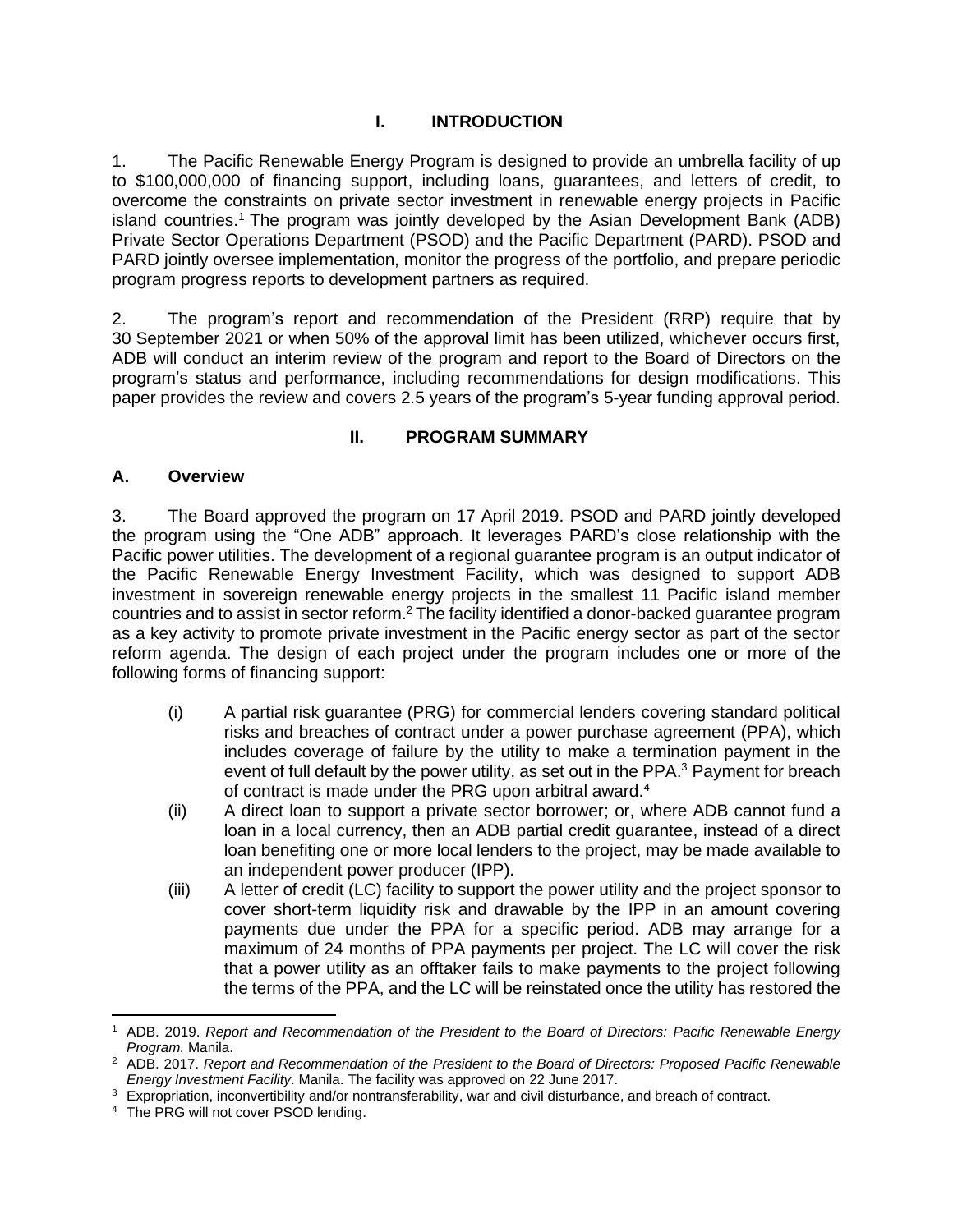outstanding payments. The LC, if provided, will be fully funded by development partner funds.

(iv) Technical assistance for transaction advisory support and streamlined processes to reduce high transaction costs associated with small transaction sizes in the Pacific, and to assist with capacity building in environmental and social safeguards.

## <span id="page-5-0"></span>**B. Impact, Outcome, and Output**

4. **Impact and outcome.** The impact will be increased generation of renewable energy in the Pacific, as stated under the Framework for Action on Energy Security and Resilience in the Pacific.<sup>5</sup> The outcome will be increased private sector investment in renewable energy in the Pacific.<sup>6</sup> The 6 megawatt (MW) anchor project in Tonga will be the largest solar IPP in the Pacific. The project sponsor is planning to expand its activity in the region using the program offered by ADB.

5. **Output.** The program output will be the establishment of the Pacific Renewable Energy Program and support for an estimated five separate renewable energy projects in Pacific developing member countries (DMCs) over five years.<sup>7</sup> The implementation period for the program will take place over 20 years, from April 2019 to April 2039.

#### **III. IMPLEMENTATION PROGRESS**

# <span id="page-5-2"></span><span id="page-5-1"></span>**A. Approved Projects and Financial Products**

6. The program is well received by the utilities and the private sector, and project financing transactions are underway with some delays in the project development process because of the impact of COVID-19. On 21 June 2021, the ADB President approved (i) a loan of \$3,000,000 from ordinary capital resources and (ii) administration of up to \$2,000,000 from the program for the LC facility for the Hihifo 6MW solar project in Tonga, which is an anchor project of the program.<sup>8</sup> The project's financing agreements are expected to be signed by the end of 2021. The financing will be drawn post-completion. PRG and partial credit guarantee have not yet been utilized under the program.

7. **Output**: **Pacific Renewable Energy Program established.** Table 1 summarizes the output of the first project against the design and monitoring framework (DMF) targets. The program output is well below the target of \$50 million in loan and guarantee obligations.

<sup>5</sup> Secretariat of the Pacific Community. 2021. *Framework for Action on Energy Security and Resilience in the Pacific, 2021–2030*. Suva.

<sup>&</sup>lt;sup>6</sup> The design and monitoring framework is in the Appendix. Five investments in renewable energy generation are supported by the program, and at least two projects of which will be categorized as having some gender elements.  $7\,$  By comparison, PSOD has only ever invested in one energy sector project in the Pacific.

<sup>&</sup>lt;sup>8</sup> Financing for the Hihifo project was anticipated to close in 2019. However, the investor sold the majority of its shares to a new investor, which delayed financing by 7 months. The coronavirus disease (COVID-19) restrictions caused another 8 months' delay, and the adjusted project commercial operation date is scheduled for the end of 2021. The project is categorized as effective gender mainstreaming.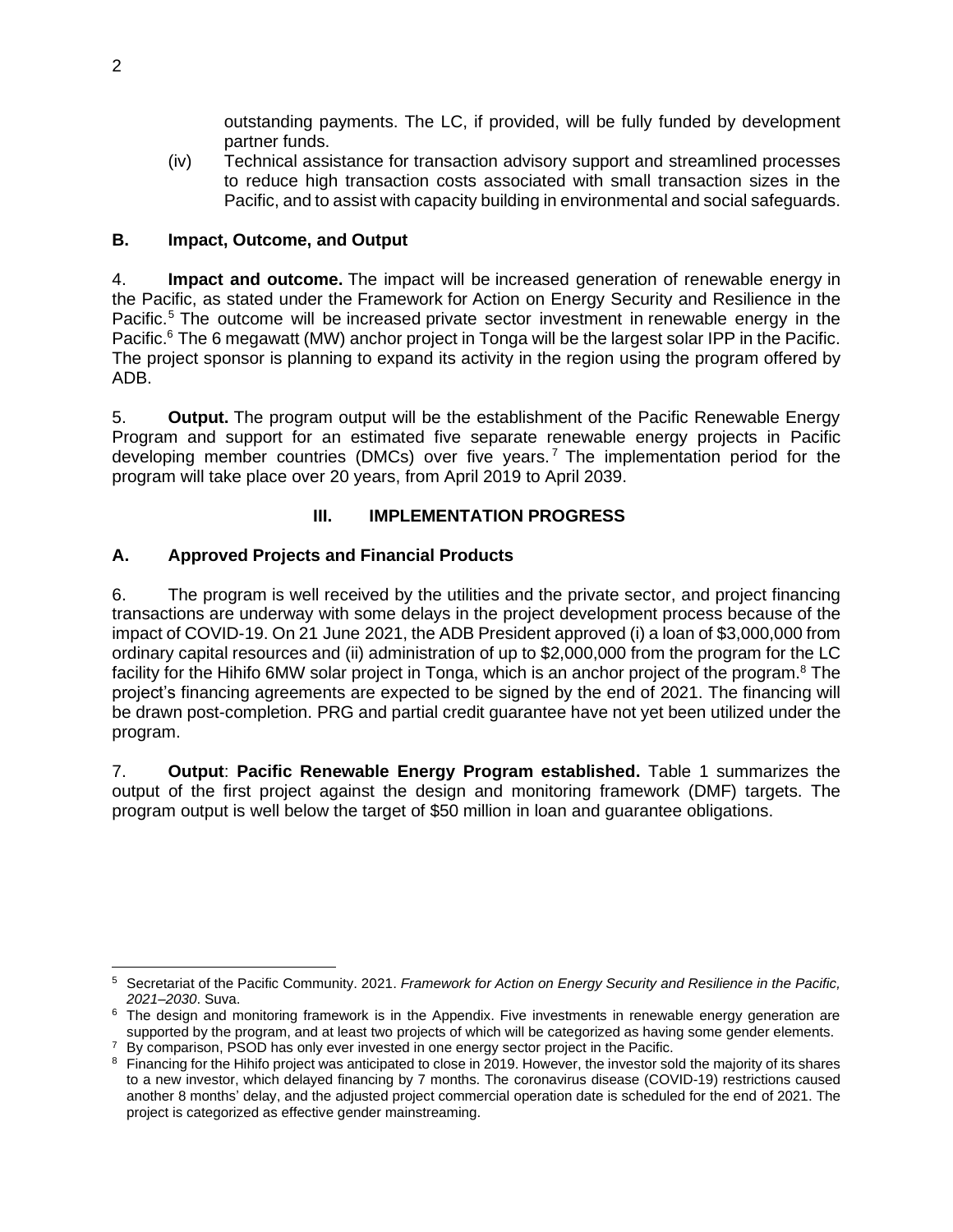| l able 1: Output Performance Aqainst Target                                |              |               |                      |  |
|----------------------------------------------------------------------------|--------------|---------------|----------------------|--|
| Outputs as of Sep 2021 as a<br>Outputs as of Sep 2021<br><b>DMF Target</b> |              |               |                      |  |
| <b>Outputs</b>                                                             | $$$ million) | $(S$ million) | share of DMF Targets |  |
| Loan and guarantee                                                         | 50           |               | 6%                   |  |
| obligations of the program                                                 |              |               |                      |  |
| reached by 2022                                                            |              |               |                      |  |
| -----                                                                      |              |               |                      |  |

# **Table 1: Output Performance Against Target**

DMF = design and monitoring framework.

Source: Asian Development Bank estimates.

8. The slow progress in utilizing the program loans and guarantees is mainly the result of the impact of coronavirus disease (COVID-19). COVID-19 quarantine and travel restrictions continue to delay project construction and new renewable energy project development across the Pacific. Besides travel restrictions, projects face higher logistics costs, delayed delivery of construction materials to project sites, and slower rolling out of renewable energy plans by Pacific governments.

9. The Hihifo project is under construction, with two of three sites completed. However, the commercial operation date of the whole project is dependent on a total capacity of 10.1MW/19.9 megawatt-hours of battery energy storage system (BESS), which was scheduled to be installed by Akuo Energy by the end of 2020. PARD was the accredited agency for the \$29.9 million grant from the Green Climate Fund to install BESS.<sup>9</sup> It will ensure that the intermittent electricity generated from solar photovoltaic and wind power can be stored and used overnight without negatively affecting the grid. COVID-19 has delayed the completion of BESS, and it has not yet been tested and commissioned as of July 2021. The commissioning of BESS is being arranged remotely because of continuing travel and quarantine restrictions.

10. The change in the region's investment environment incurs delays in every aspect of private sector renewable energy projects in the pipeline. Its corresponding projected outputs are reflected in the proposed DMF revision in para. 21, which recommends a 2-year extension of the program period.

#### <span id="page-6-0"></span>**B. Additional Funding**

11. The Government of New Zealand, represented by the Ministry of Foreign Affairs and Trade, provided a grant of \$3 million in donor funds to support the issuance of letters of credit under the program. This grant is administered by ADB. Of this amount, \$2 million has been committed for the Hihifo project, and \$1 million remains available for other projects. Further donor support of \$4.5 million for letters of credit has been approved from the Asia-Pacific Climate Finance Fund on 10 November 2020.

#### <span id="page-6-1"></span>**C. Technical Assistance**

12. A grant of \$15,000 was provided under technical assistance to help the borrower conduct environmental and social due diligence and prepare the initial environmental assessment and relevant social assessment and social plans for the Hihifo 6MW solar project in Tonga.<sup>10</sup>

<sup>9</sup> ADB. 2017. *Technical Assistance Pacific Renewable Investment Facility.* Manila. Two BESS units are expected to be commissioned by the end of October 2021.

<sup>10</sup> ADB. 2016. *Project Preparatory Technical Assistance Report: Pacific Renewable Energy Investment Facility.* Manila.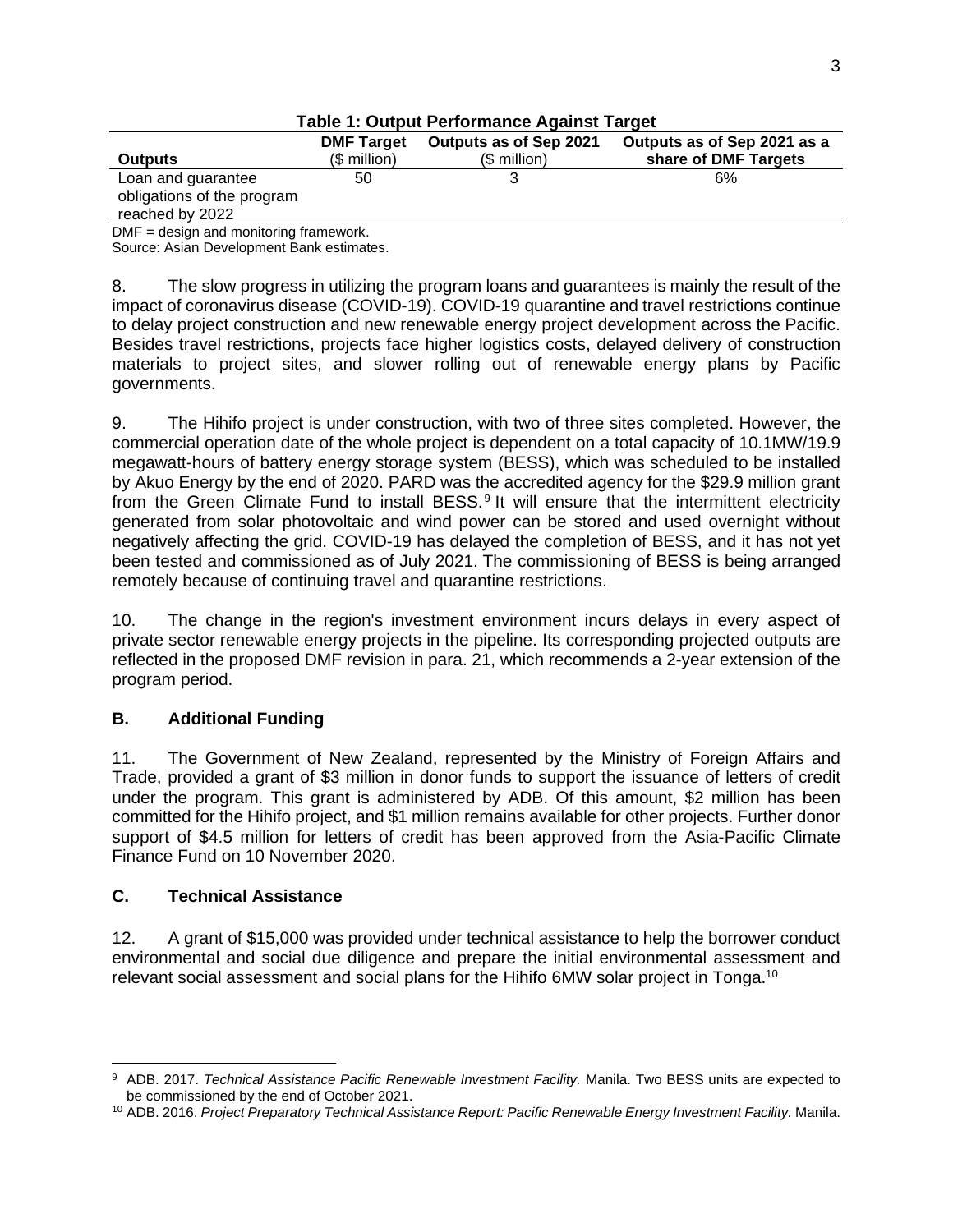#### <span id="page-7-0"></span>**D. Alignment with ADB Strategy and Operations**

13. The development objective is to provide credit enhancement mechanisms to hedge against the key risks inherent in power projects in the Pacific DMCs, which will increase private investment in energy. The program will (i) lower the cost of financing and encourage financing with longer tenors, which will feed through to lower power tariffs; (ii) attract new investors and lenders to the Pacific DMCs, where they might not otherwise invest; (iii) generate financing opportunities for PSOD; and (iv) increase PSOD's focus on frontier markets in accordance with ADB's Strategy 2030.<sup>11</sup> The program is aligned with the operational priorities of Strategy 2030 to tackle climate change, build climate and disaster resilience, and increase environmental sustainability. ADB is the largest investor in the Pacific at present, and the program will leverage this extensive network with Pacific power utilities to identify planned transactions in the early stages under the "One ADB" approach. Identifying new renewable energy projects suitable for private sector participation originated from close collaboration with project officers in PARD and OPPP.

14. The additionality provided by ADB is in sourcing and using available grant funds for the Pacific DMCs from ADB's development partners as a credit enhancement tool that will mobilize private financing. The financing will spur self-sustaining private sector development, reduce continued reliance of power utilities on grants and subsidies, and increase energy supply. Technical assistance under the program will help strengthen governance and institutional capacity by building skills in financial sustainability, service delivery, capacity, and standards.

# **IV. ISSUES, LESSONS, AND RECOMMENDATIONS**

#### <span id="page-7-2"></span><span id="page-7-1"></span>**A. Issues**

15. **Program implementation period.** Proposals for loans and guarantees under the program are proposed to be considered until 30 April 2026, and the program implementation period is proposed to be extended to April 2041. Project processing is ongoing, and several projects are still in the pipeline for development. However, most of the pipeline projects have been delayed by the COVID-19 pandemic. With the pandemic-related delays, it is recommended that the availability period be extended by two years, and the DMF output by 2026 has been reduced accordingly.

16. **Program pipeline.** Since the initial market sounding in 2017, <sup>12</sup> the pipeline of candidate projects has been updated (Table 2).

<sup>11</sup> ADB. 2018. *Strategy 2030: Achieving a Prosperous, Inclusive, Resilient, and Sustainable Asia and the Pacific.* Manila.

<sup>12</sup> ADB. 2017. *Technical Assistance Pacific Renewable Investment Facility.* Manila.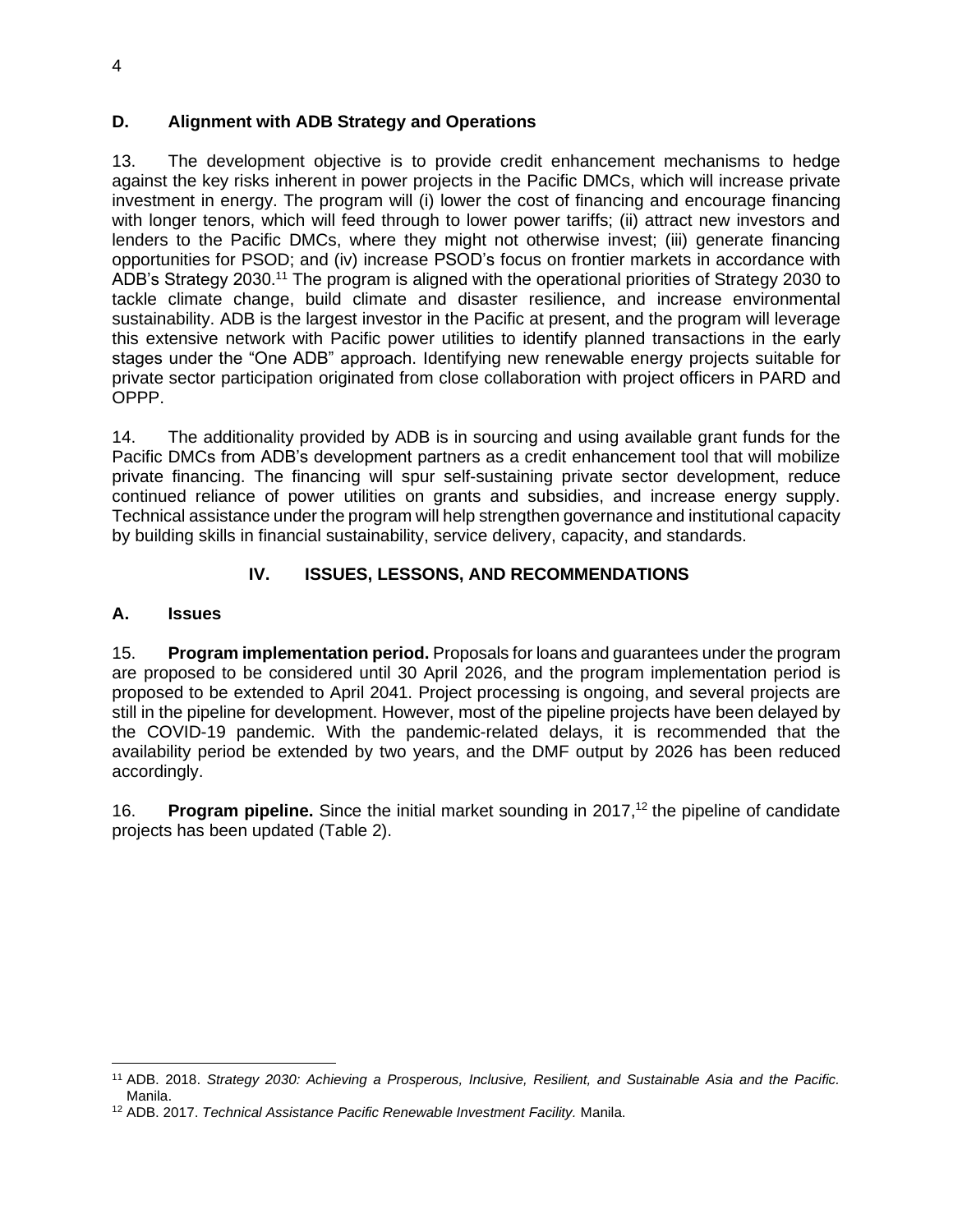| <b>Table 2: Indicative Project Pipeline</b> |                     |            |                     |              |
|---------------------------------------------|---------------------|------------|---------------------|--------------|
| Country                                     | <b>Project Type</b> | Capacity   | <b>Project Cost</b> | <b>Debt</b>  |
|                                             |                     | (megawatt) | $($$ million)       | $$$ million) |
| Short term (6 months)                       |                     |            |                     |              |
| Tonga                                       | Wind                | 6          | 8.4                 | 6            |
| <b>Total</b>                                |                     |            | 8.4                 | 6            |
| Medium term (1–3 years)                     |                     |            |                     |              |
| Fiji                                        | Solar/Storage       | 10/5       | 20                  | 14           |
| Fiji                                        | Solar               | 5          |                     | 5            |
| Palau                                       | Solar/Storage       | 16/9       | 23                  | 15           |
| <b>Total</b>                                |                     |            | 50                  | 34           |

Note: Five investments in renewable energy generation are supported by the program and at least two projects of which will be categorized as having some gender elements.

Source: Asian Development Bank.

17. Any reduction in the existing program will be considered and discussed in the program's annual report for 2021, when more clarity may be available on the impact of COVID-19 on future renewable energy targets in the Pacific.

#### <span id="page-8-0"></span>**B. Lessons Learned and Proposed Changes**

18. **Amount of LC support**. The RRP states that ADB may arrange the LC for a maximum of up to 24 months of PPA payments per project. The amount of the LC should ideally be fixed at the appropriate amount. For the anchor project the total available amount that can be drawn under the  $LCs<sup>13</sup>$  will be 24 months of power payments, consisting of 3 months of power payments provided by the power utility as a first-loss component and 21 months' equivalent amount of cash backed by donor funds. The first 3 months of power payments from the power utility will be drawn first in the event of nonpayment to mitigate the risk of moral hazard, whereby the power utility must take the first loss before further amounts can be drawn under the LC. The RRP for the program stated that the extent of the cover of debt service under such LC will differ from project to project based on the credit standing of each offtaker and the extent to which concessional funding sources support the use of funds for such a purpose. The flexibility of offering up to 24 months of power payments in the LC and of allowing varying volumes in the LC support does not work in practice and should be fixed if offered prior to the project award for the following reasons:

- (i) The design of the LC in the program contemplates the matter of moral hazard. Therefore, the design assumes that the power utility's first 3 months of power payments would be provided as a first-loss portion. The program envisaged that this period would be determined on a project-specific basis. However, a requirement that fixes the first-loss portion from the power utility to 3 months of power payments was necessary to treat all utilities equally in offering the credit enhancement tool.
	- (a) First, power utilities have argued for deserving better treatment than other utilities by paying a smaller amount than three months for the first loss portion, and the competition to limit the contribution from any utility is difficult to justify and detrimental to the program's efficient rollout.
	- (b) Second, a fixed portion of a given amount (equivalent to an estimated number of months of power payments) for the LC backed by donors is

<sup>&</sup>lt;sup>13</sup> Under Tonga, the LC, will be spilt into two LCs. On LC will be funded by Donor funds and one LC will be funded by Offtaker funds.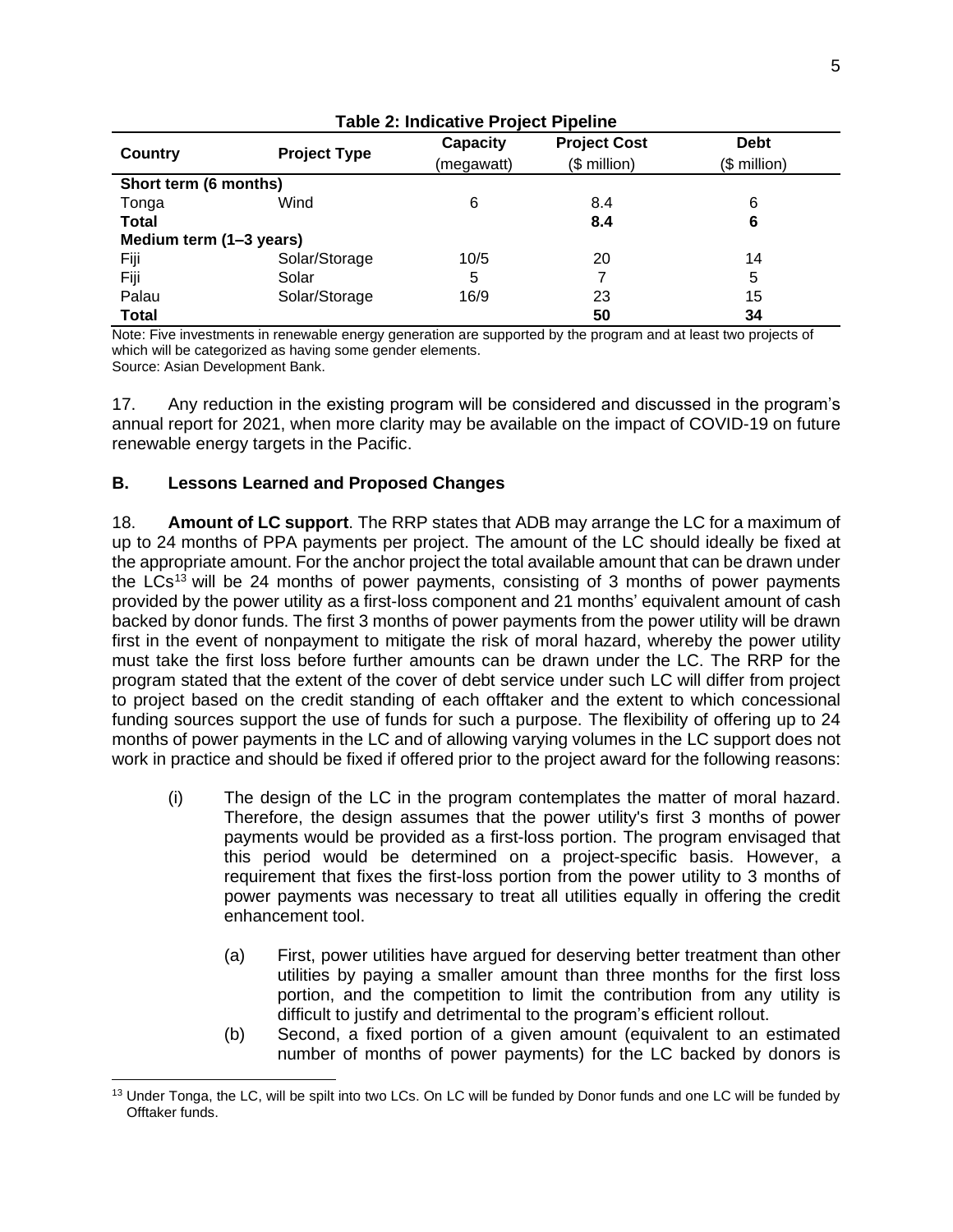necessary to allow early engagement with bidders in IPP tenders. Before bidding for a renewable IPP tender, bidders need to evaluate the risk profile during the operating period and then price that risk accordingly into the internal rate of return they require for the project in their bid. This risk is reflected in the tariff that they bid on the tender documents. The investors are aware that financing of their bid is subject to full due diligence by lenders, and, therefore, their bids are usually subject to successful financing. The current flexibility in the LC as a credit enhancement tool, however, is challenging for the investor because it directly impacts perceived risk at the time of bidding the tariff. If a fixed amount is known pre-tender, the tariff incorporates the expected credit enhancement provided by the program, and so bidders need to be offered the same LC terms during the bid phase to establish their required internal rate of return for their investment.

- (ii) The maximum amount of 24 months power payments is proposed to be the basis of the fixed amount for the Tonga solar power project. During the evaluation of the LC amount for the Tonga solar power project, the capacity of the power utilities and their new engagement with the private sector, the nascent regulatory framework, and the introduction to PPAs that share risk equitably with the private sector apparently required more time to resolve issues. In particular, the international arbitration process, according to the Singapore International Arbitration Centre, was estimated to last an average of 13.8 months. Accordingly, a total amount of 24 months would give an 8-month margin to account for protracted negotiations and a longer than average arbitration process.
- (iii) A longer-tenor LC can cover monthly payments on time and up to date and keep the loan current until an arbitration award is received.<sup>14</sup>

19. **DMF output indicator.** The DMF Output 1 target of loans and guarantees obligation are proposed to be reduced from \$50 million to \$30 million to reflect the recovery period needed following the impact of COVID-19 for Pacific utilities to meet their renewable energy targets in the Pacific.

## <span id="page-9-0"></span>**C. Recommendations for Design and Scope Modifications**

- 20. Below are the proposed program design and scope clarifications and modifications:
	- (i) **Availability period.** The program's approval period for loans and guarantees is proposed to be extended by 2 years so that the processing window extends to 30 April 2026 and implementation to April 2041.
	- (ii) **LC.** It is clarified that the LC from the commercial bank may be backstopped by ADB using donor funds through appropriate financial instruments including a partial credit guarantee, a LC, or a cash deposit.
	- (iii) **Eligibility criteria.** The RRP states that the program will be made available to all bidders, but the bidders must meet eligibility criteria and be subject to due diligence satisfactory to ADB, internal credit approvals, and final documentation covering each IPP and its sponsors. The reference to eligibility criteria is proposed to be deleted and not applied to the program since the bidder's credit standing is not in question. The only criteria that should be applied to the bidders in a bidding round is suitable know-your-customer integrity.

<sup>&</sup>lt;sup>14</sup> [Singapore International Arbitration Centre](https://www.siac.org.sg/faqs/siac-general-faqs#faq11)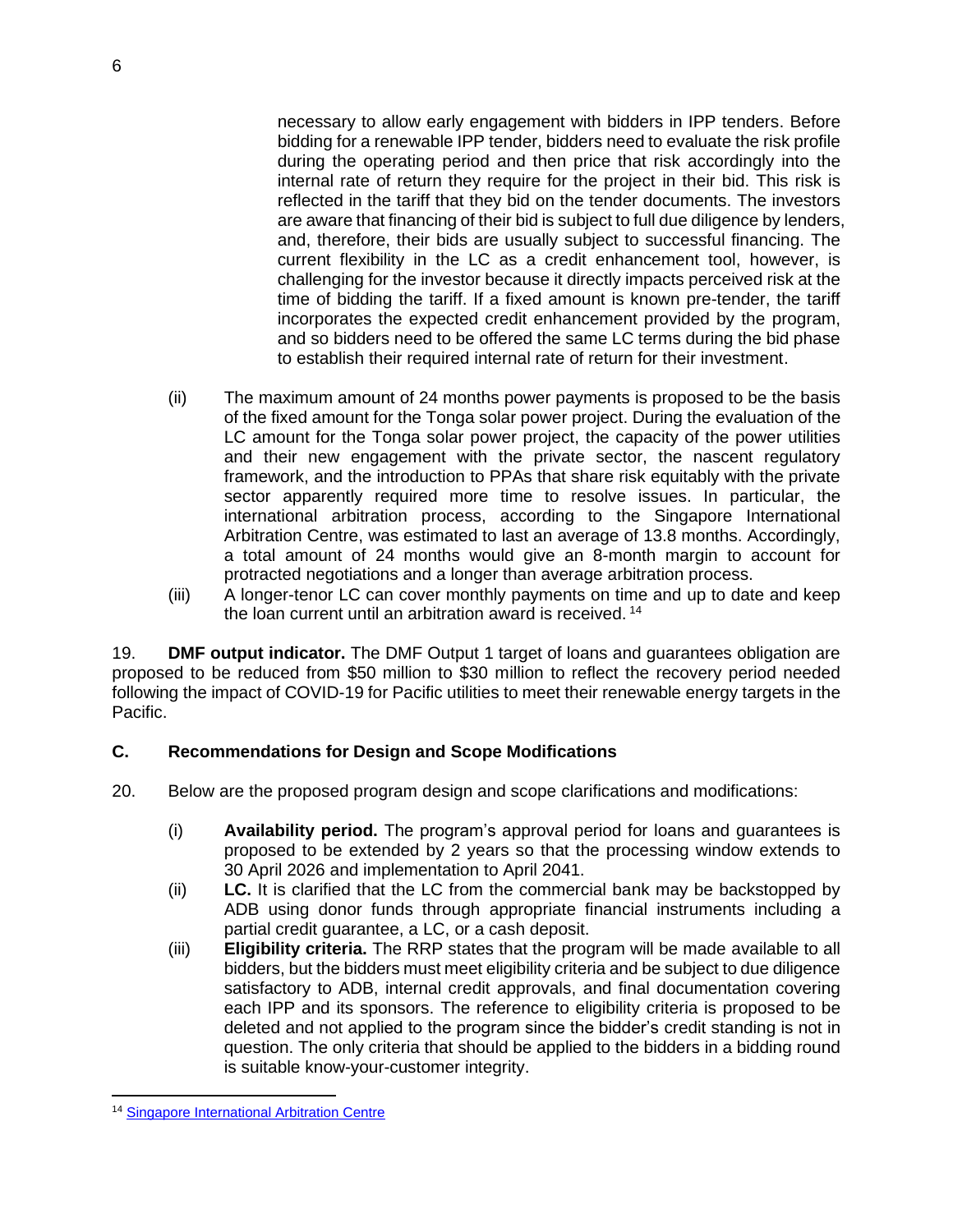- (iv) **DMF output indicators revision.** The output 1 target of loan and guarantee obligation of the program is proposed to be reduced from \$50 million to \$30 million by 2026 to accommodate the delays caused by the COVID-19 pandemic.
- (v) **OCR.** It is clarified that the LC product would only be provided in transactions that ADB provides a loan or guarantee.

#### **V. CONCLUSION**

<span id="page-10-0"></span>21. The implementation of the pioneering program has encountered delays and difficulties during the COVID-19 pandemic. Yet, the program has attracted keen interest from private sector investors and power utilities, and a number of potential projects are under discussion. The program requires an extension of implementation time because of the unprecedented impacts of COVID-19.

22. To improve program performance, procedures, design, and scope must be modified as recommended in para. 20. The changes will accelerate the achievement of targets, better capture the evolving needs and energy landscape of the Pacific DMCs and remain relevant as a means of engaging more private sector activity in renewable energy. The recommended modifications consider feedback from the sponsor on the financing process for the Hihifo project in Tonga, and from other potential sponsors. None of the proposed program modifications will negatively affect the program's outcome.

#### **VI. NEXT STEPS**

<span id="page-10-1"></span>23. Upon disclosure of this interim review report, approval will be sought from the Director General of PARD and the Director General of PSOD for a change in the program design and scope as recommended in para. 20.

24. Modification to the mechanism for determining the LC amount will be proposed by the program's annual reports or after the first project has reached financial close.